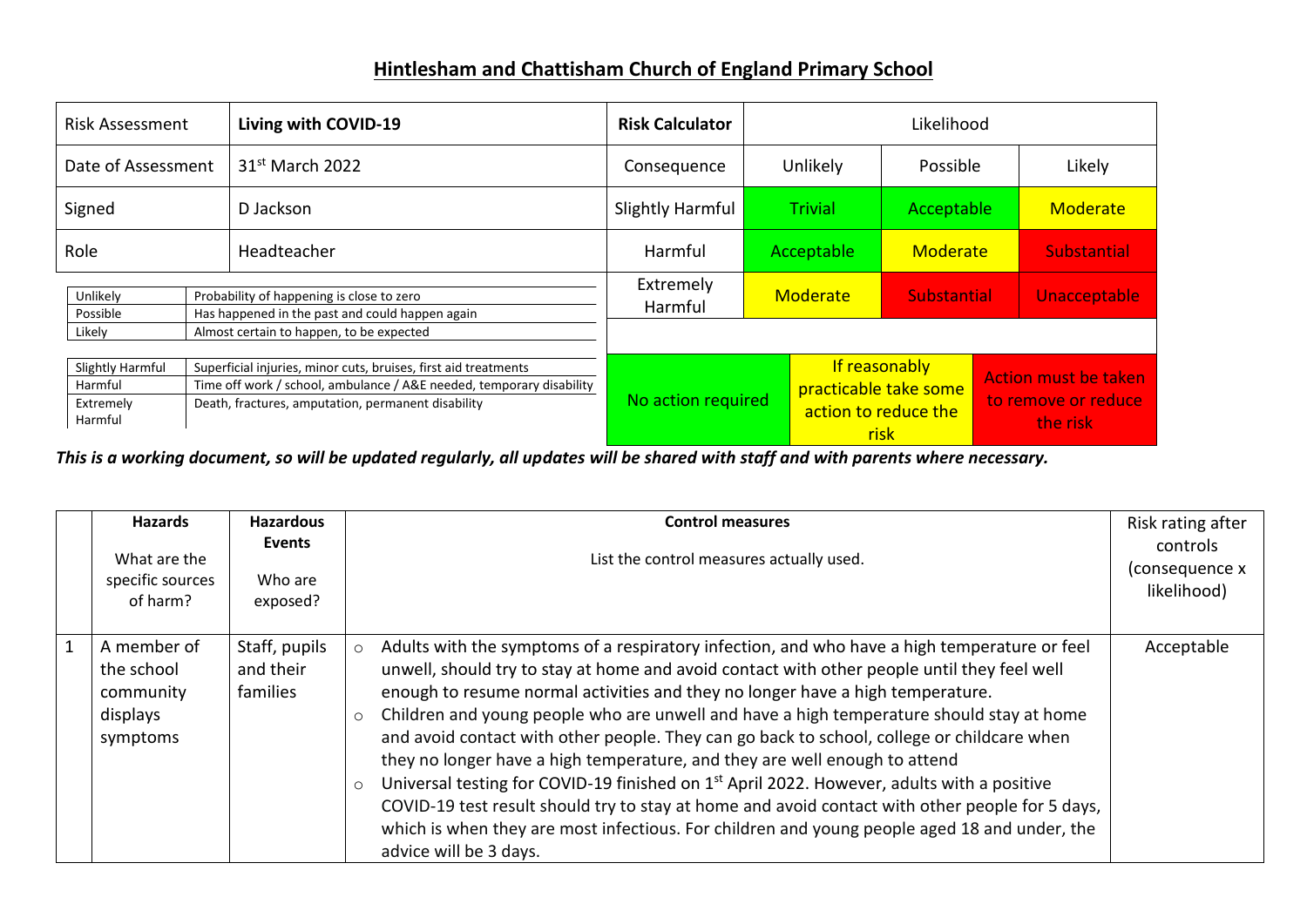| $\overline{2}$ | Spread of      | Staff, pupils |         | o The school community should follow the advice above if they show symptoms                                         | Acceptable |
|----------------|----------------|---------------|---------|---------------------------------------------------------------------------------------------------------------------|------------|
|                | germs,         | and their     | $\circ$ | Classrooms should be well ventilated with open doors (where safe, bearing in mind fire safety                       |            |
|                | including      | families      |         | and safeguarding) and windows. When the room is occupied the main source of ventilation                             |            |
|                | COVID-19       |               |         | should be open windows (or an outside door), with outer doors left open when the classroom                          |            |
|                |                |               |         | is empty to further refresh the air. This is to maintain ventilation but try to prevent the room                    |            |
|                |                |               |         | becoming too cold.                                                                                                  |            |
|                |                |               | $\circ$ | CO2 monitors used in the classrooms to monitor the quality of ventilation. Windows and doors                        |            |
|                |                |               |         | will be opened/closed to try to balance the temperature of the room and the ventilation.                            |            |
|                |                |               | $\circ$ | 'Catch it, bin it, kill it' approach to be used. All pupils need easy access to tissues and lidded                  |            |
|                |                |               |         | bins. Hands to be sanitised after sneezing or coughing.                                                             |            |
|                |                |               | $\circ$ | Hand sanitiser available in all rooms.                                                                              |            |
|                |                |               | $\circ$ | Windows in the hall will be open during the day to ensure ventilation.                                              |            |
|                |                |               | $\circ$ | There won't be any 'bubbles' in operation.                                                                          |            |
|                |                |               | $\circ$ | There is no requirement for staff or pupils to wear face coverings in school. However, if they                      |            |
|                |                |               |         | wish to wear these when in communal areas, they can continue to do so.                                              |            |
|                |                |               |         | We may ask visitors who enter the school building, to wear face coverings.                                          |            |
| 3              | Spread of      | Staff, pupils |         | o Entrance to the school will be through the metal gate at the front of the school and exit                         | Acceptable |
|                | infection when | and their     |         | through the wooden gate onto the car park.                                                                          |            |
|                | arriving and   | families      | $\circ$ | There is no requirement to wear face coverings, but parents and carers may wish to.                                 |            |
|                | leaving school |               |         |                                                                                                                     |            |
|                |                |               |         | Drop off                                                                                                            |            |
|                |                |               |         | o The metal front gate will open at 8.40am, until 8:50am. Parents/carers to bring their children                    |            |
|                |                |               |         | in during these times, avoiding overcrowding.                                                                       |            |
|                |                |               | $\circ$ | Children will go straight into class for registration.                                                              |            |
|                |                |               |         | Pick up                                                                                                             |            |
|                |                |               | $\circ$ | At the end of the day pupils exit school in their class groups, and wait on the playground. The                     |            |
|                |                |               |         | gate will be opened at 3.15pm. Parents/carers to collect their child/ren from the class groups.                     |            |
|                |                |               | $\circ$ | If staff need to speak to a parent/carer they will do so once available after children have been                    |            |
|                |                |               |         | dismissed.                                                                                                          |            |
| 4              | Asymptomatic   | Staff, pupils |         | $\circ$ As of 21 <sup>st</sup> February 2022, there will no longer be regular twice weekly testing with an LFD test |            |
|                | Testing        | and their     |         | for staff in primary schools.                                                                                       |            |
|                | Programme      | families      |         |                                                                                                                     |            |